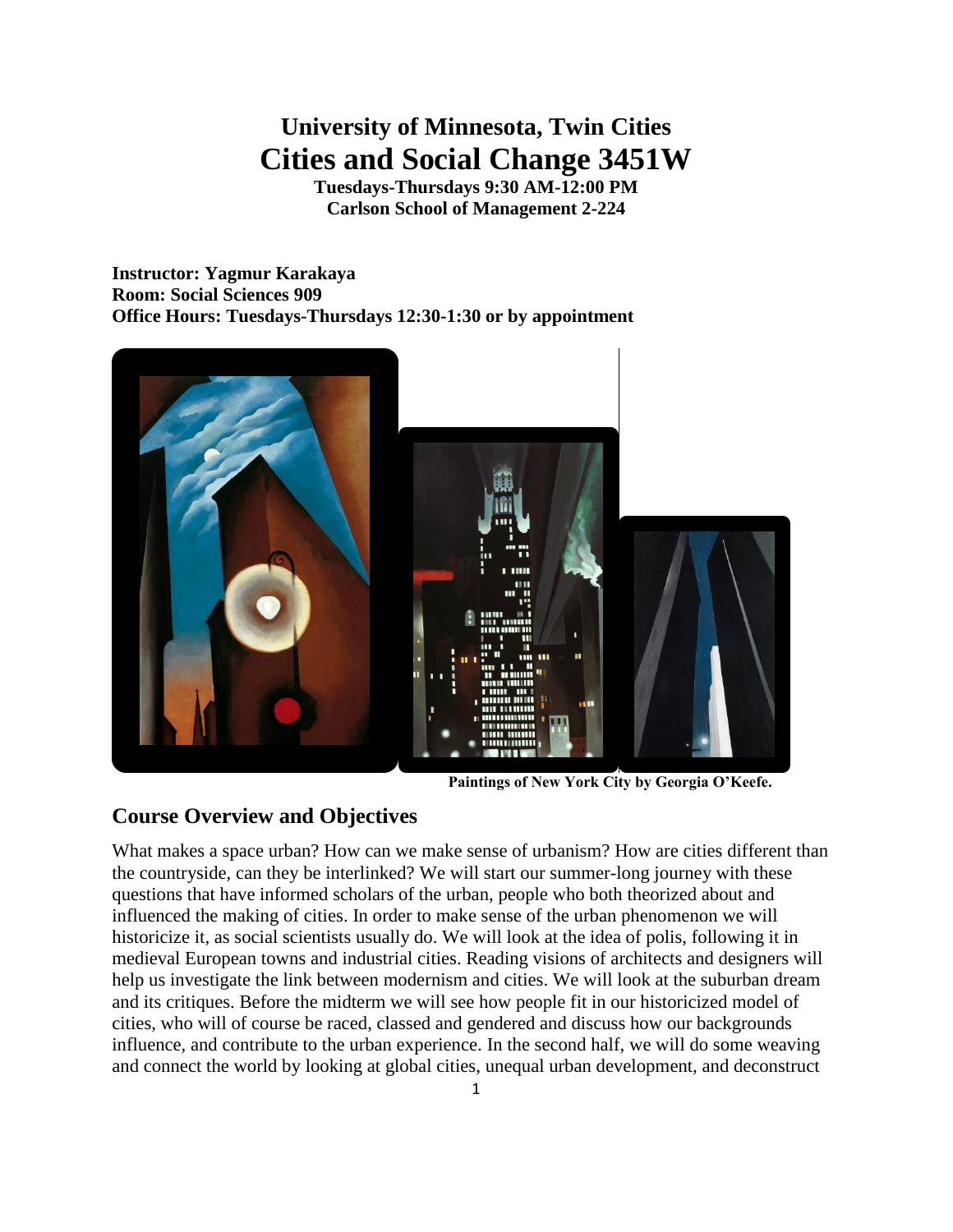the notion of development itself, through cases of Turkey and Brazil. Lastly, we will tackle with gentrification, city as a space of consumption, and nostalgia.

## **Required Textbook:**

LeGates, Richard T. and Frederic Stout. 2016. *The City Reader*. Sixth edition. Milton Park, Abingdon, Oxon: Routledge.

# **Course Requirements**

| Response Papers (six of your choosing) due by Mondays and Wednesdays 10PM        | 36% |
|----------------------------------------------------------------------------------|-----|
| Midterm                                                                          | 24% |
| <b>Class Participation and Attendance</b>                                        | 10% |
| Paper Research                                                                   | 10% |
| Paper 1 <sup>st</sup> Draft                                                      | 10% |
| Paper Final                                                                      | 10% |
| Bonus Points: Participate in Annotated Bibliography of Literature on Twin Cities | 7%  |
| Undertake                                                                        |     |

## **Response Papers:**

In two double spaced pages synthesize and criticize authors of the day and post on Moodle by 10PM Mondays or Wednesdays. These are pieces where you are expected to engage with other theorists in our syllabus, and engage in critical thinking especially towards the last three. Bring in what you know from life experiences and other courses to comment intellectually on the literature we read. Does the theorist miss some aspects of the urban, how can other theorists help fill in the gap?

## **Midterm:**

Midterm consists of short answer questions, a short essay and comparison. It is a tool to assess how we are doing in class, and if we are ready to move ahead or linger some more on previous subjects.

## **Class Participation and Attendance:**

Learning is an interactive experience. I will supplement readings with different visuals, media and in class writing exercises that you would not want to miss. I will keep attendance to keep the collective effervescence at optimum level. Each day we will also discuss research challenges and possible remedies. I am hoping for great brainstorming sessions. I envision the classroom to be a safe space of mutual respect where we will engage in dialogue. People will bring in their experiences and life-worlds, hopefully there will be differences in opinions and respect thereof.

## **Paper Research and Write-up:**

You are expected to curate your own urban research project with the method of your choosing. You can do ethnographic observation, qualitative interviews, archival research or engage in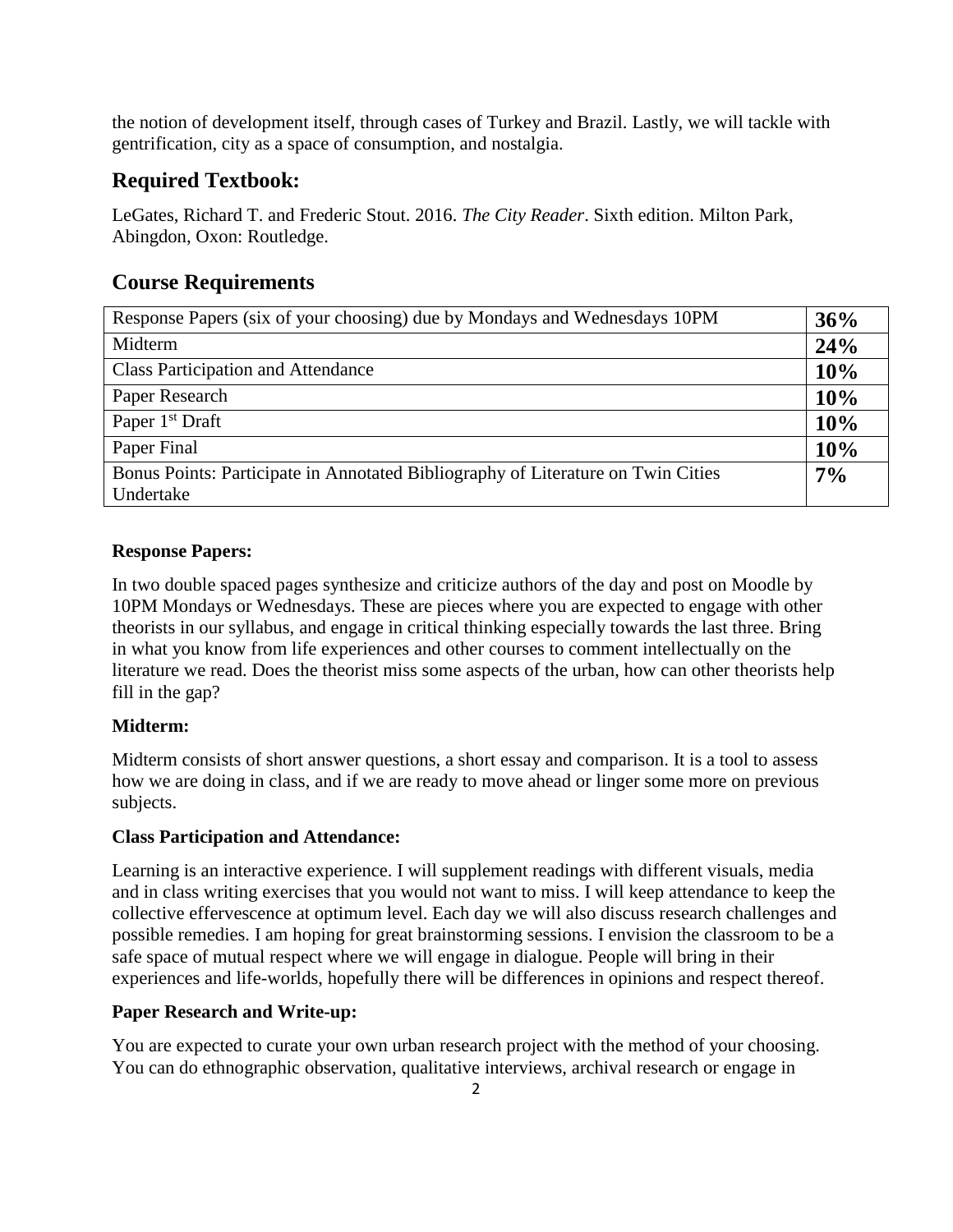quantitative methodology to investigate a topic you are interested in that has to do with the urban. Twin Cities is the primary option, but not a must. If you are from somewhere else, or interested in somewhere else, you can propose that too. Topics are very flexible as longs as you convince me it is related to cities and social change. You are expected to see me in my office hours approximately on the third week to discuss your topic and possible ways of research. This is supposed to benefit you as you will explore your interests and engage in critical writing. So make it a summer adventure, not a burden. Explore neighborhood cultures, think about gentrification, day dream about biking, think about sports and urbanism while you get some credit for it. Key here is the feasibility of the project, and the match between your research question and method.

## **Themes and Reading Schedule**

Week 1

#### **06/13/2017: Sociological Definitions of the City**

Readings

Lewis Mumford: "What is a city?" Pages: 110-115 in *The City Reader*

Louis Wirth: "Urbanism as a way of Life" Pages: 115-124 in *The City Reader*

### **06/15/2017: Historical Transformations of Cities: Ancient Cities, Medieval Towns, and Industrial England**

Readings

H.D.F. Kitto: "The Polis" Pages: 39-45 in *The City Reader*

Henri Pirenne: "City Origins" and "Cities and European Civilization" 45-53 in *The City Reader*

Friedrich Engels: "The Great Towns" 53-63 in *The City Reader*

Week 2

## **06/20/2017: Modernism and the City**

Readings

Le Corbusier: "a Contemporary City" Pages: 379-388 in *The City Reader*

Frank Lloyd Wright: "Broadacre City: A New Community Plan" Pages: 388-394 in *The City Reader*

#### **06/22/2017: American Industrial Metropolis and Suburbanization**

Readings

Sam Bass Warner: "Evolution and Transformation: The American Industrial Metropolis, 1840– 1940" Pages: 63-73 in *The City Reader*

Robert Fishman: "Beyond Suburbia: The Rise of the Technoburb" Pages: 83-92 in *The City*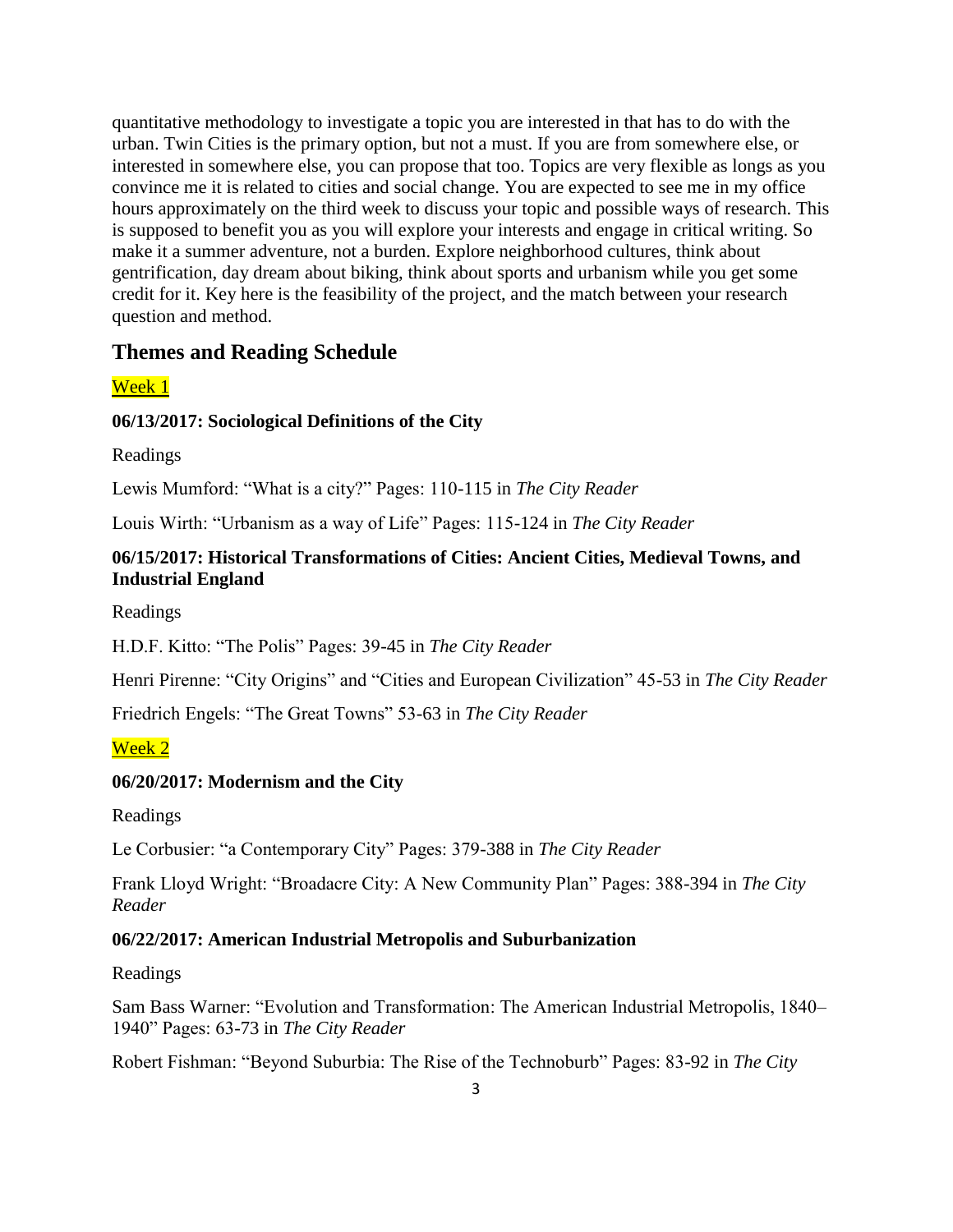*Reader*

Week 3

#### **06/27/2017: Suburbanization and Its Critiques**

Readings

Kenneth T. Jackson: "The drive-in Culture of Contemporary America" Pages: 73-83 in *The City Reader*

Jane Jacobs: "The Uses of Sidewalks: Safety" Pages: 149-154 in *The City Reader*

#### **06/29/2017: Urban Life and Race**

Readings

W.E.B. Du Bois: "The Negro Problems of Philadelphia," "The Question of Earning a Living," and "Color Prejudice" Pages: 124-131 in *The City Reader*

Hunter, Marcus and Zandria Robinson. 2016. "The Sociology of Urban Black America." Annual Review of Sociology 42:385. (on Moodle)

Hunter, Marcus Anthony, Mary Pattillo, Zandria F. Robinson, and Keeanga-Yamahtta Taylor. 2016. "Black Placemaking: Celebration, Play, and Poetry." Theory, Culture & Society 33(7– 8):31–56. (on Moodle)

## Week 4

**07/04/2017: No class**

**07/06/2017: City and Gender** 

#### **Midterm Review**

Readings

Daphne Spain: "What happened to Gender Relations on the way from Chicago to Los Angeles?" Pages: 193-203 in *The City Reader*

## Week 5

## **07/11/2017: Midterm**

## **07/13/2017: Cities in a Globalized World, Rethinking What Urban Is.**

Readings

Saskia Sassen: "The impact of the New Technologies and Globalization on Cities" Pages: 650- 659 in *The City Reader*

Neil Brenner and Roger Keil: "From Global Cities to Globalized Urbanization" Pages: 666-677 in *The City Reader*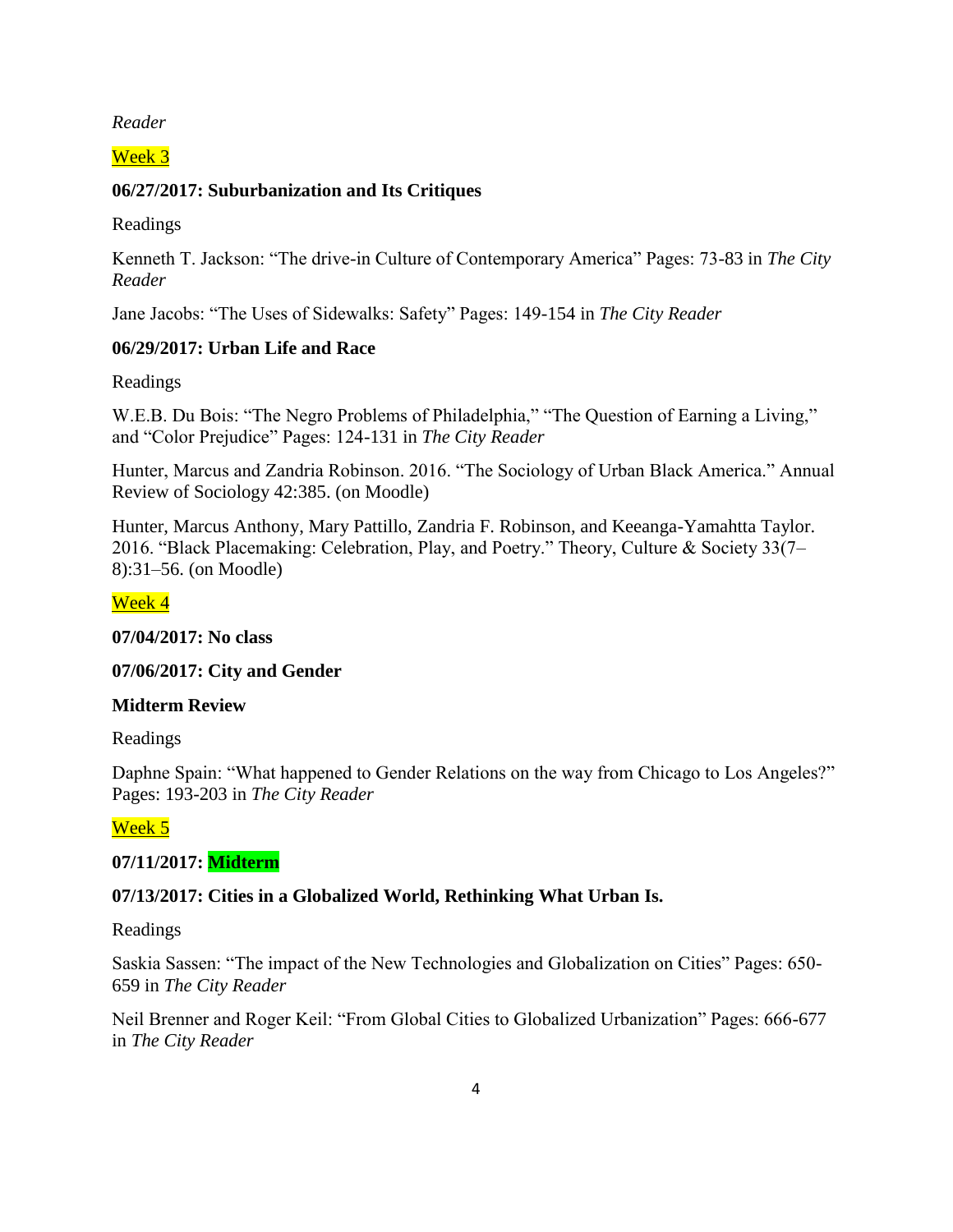Neil Brenner video:<http://www.urbantheorylab.net/videos/> (will watch in class)

Week 6

#### **07/18/2017: Urbanism and New Forms of Inequalities**

Readings

Mike Davis: "Fortress L.A." Pages: 212-218 in *The City Reader*

Caldeira, Teresa P. R. 1996. "Fortified Enclaves: The New Urban Segregation." Public Culture 8(2):303–28. (on Moodle)

Candan, Ayfer Bartu and Biray Kolluoğlu. 2008. "Emerging Spaces of Neoliberalism: A Gated Town and a Public Housing Project in İstanbul." New Perspectives on Turkey 39:5–46. (on Moodle)

#### **07/20/2017: Right to the City in the Information Age**

Readings

Manuel Castells: "Space of Flows, Space of Places: Materials for a Theory of Urbanism in the information age" Pages: 229-240 in *The City Reader*

David Harvey: "The Right to the City" Pages: 270-279 in *The City Reader*

#### Week 7:

Research Paper 1<sup>st</sup> draft due

#### **07/25/2017: Right to the City through Case Studies**

Readings

Özkırımlı, Umut. 2014. The Making of a Protest Movement in Turkey: #occupygezi. Houndmills, Basingstoke, Hampshire ; New York, NY: Palgrave Macmillan. (Chapter TBA on Moodle)

Reading 2 TBA

#### **07/27/2017: Consuming Cities and Nostalgia**

Readings

Zukin, Sharon. 2010. Naked City: The Death and Life of Authentic Urban Places. Oxford; New York: Oxford University Press. (Introduction and Chapter 1)

#### Week 8

#### **08/01/2017: Consuming Cities and Nostalgia Continued**

Readings

Hannigan, John. 1998. Fantasy City: Pleasure and Profit in the Postmodern Metropolis. London;